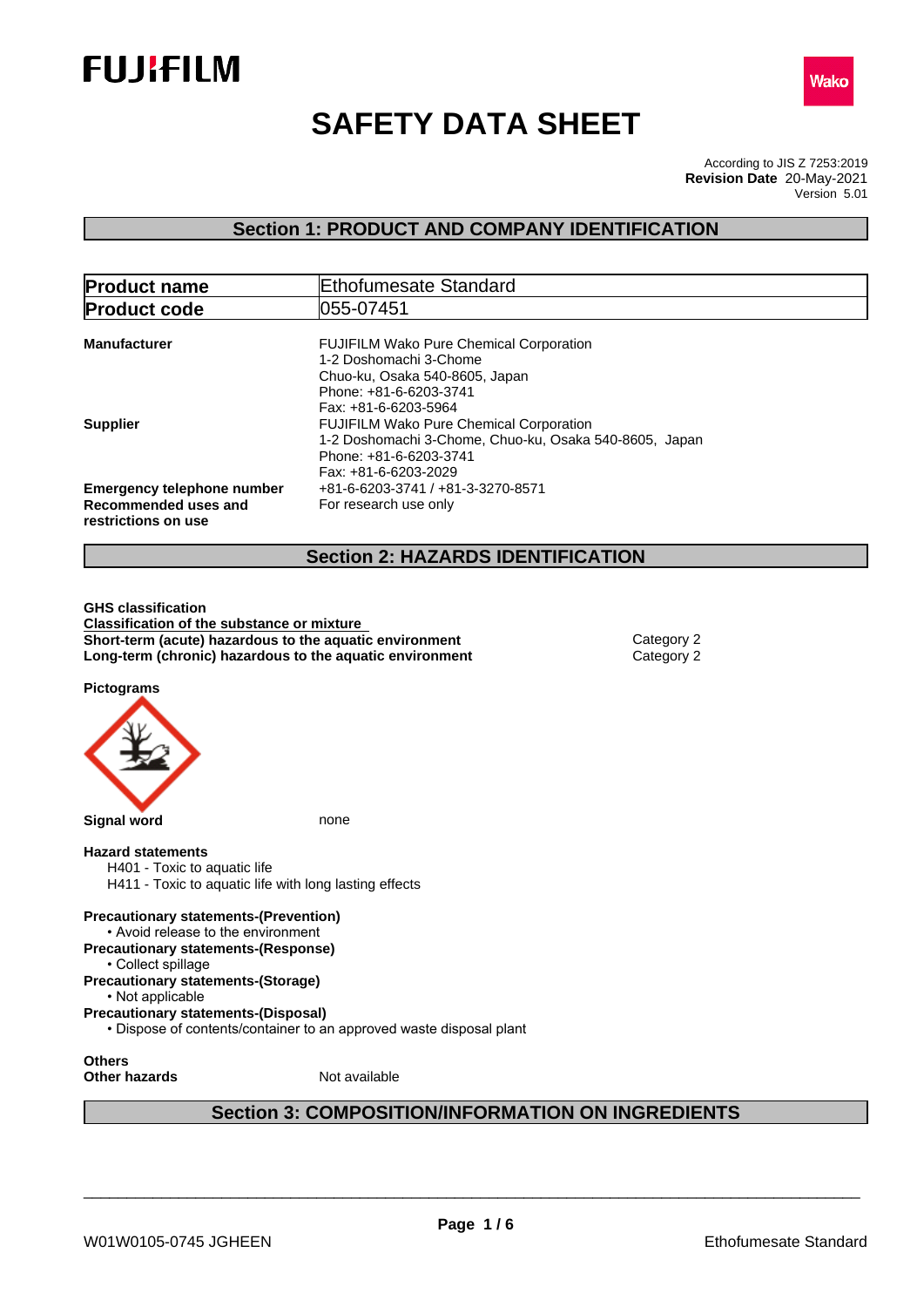**Single Substance or Mixture** Substance

**Formula** C13H18O5S

| .<br>$\sim$<br><b>Chemical Name</b> | Weight-%   | <b>Molecular weight</b> | <b>ENCS</b> | <b>ISHL No.</b> | <b>CAS RN</b>                     |
|-------------------------------------|------------|-------------------------|-------------|-----------------|-----------------------------------|
| Nortron                             | ററ<br>9ຽ.ບ | 286.34                  | NI/<br>NI.  | -1865<br>8-14   | $26225 - 70 - 6$<br>7-79-r<br>-94 |

**Impurities and/or Additives**: Not applicable

# **Section 4: FIRST AID MEASURES**

#### **Inhalation**

Remove to fresh air. If symptoms persist, call a physician.

# **Skin contact**

Wash off immediately with soap and plenty of water. If symptoms persist, calla physician.

#### **Eye contact**

IF IN EYES: Rinse cautiously with water for several minutes. Remove contact lenses, if present and easy to do. Continue rinsing. Immediate medical attention is required.

#### **Ingestion**

Rinse mouth. Never give anything by mouth to an unconscious person. Call a physician or poison control center immediately. Do not induce vomiting without medical advice.

### **Protection of first-aiders**

Use personal protective equipment as required.

# **Section 5: FIRE FIGHTING MEASURES**

#### **Suitable extinguishing media**

Water spray (fog), Carbon dioxide (CO2), Foam, Extinguishing powder, Sand

**Unsuitable extinguishing media**

No information available

## **Specific hazards arising from the chemical product**

Thermal decomposition can lead to release of irritating and toxic gases and vapors.

**Special extinguishing method**

#### No information available

# **Special protective actions for**

# **fire-fighters**

Use personal protective equipment as required.Firefighters should wear self-contained breathing apparatus and full firefighting turnout gear.

# **Section 6: ACCIDENTAL RELEASE MEASURES**

# **Personal precautions, protective equipment and emergency procedures**

For indoor, provide adequate ventilation process until the end of working. Deny unnecessary entry other than the people involved by, for example, using a rope. While working, wear appropriate protective equipments to avoid adhering it on skin, or inhaling the gas. Work from windward, and retract the people downwind.

#### **Environmental precautions**

To be careful not discharged to the environment without being properly handled waste water contaminated.

#### **Methods and materials for contaminent and methods and materials for cleaning up**

Sweep up and gather scattered particles, and collect it in an empty airtight container.

# **Recoverly, neutralization**

#### No information available

#### **Secondary disaster prevention measures**

Clean contaminated objects and areas thoroughly observing environmental regulations.

# **Section 7: HANDLING AND STORAGE**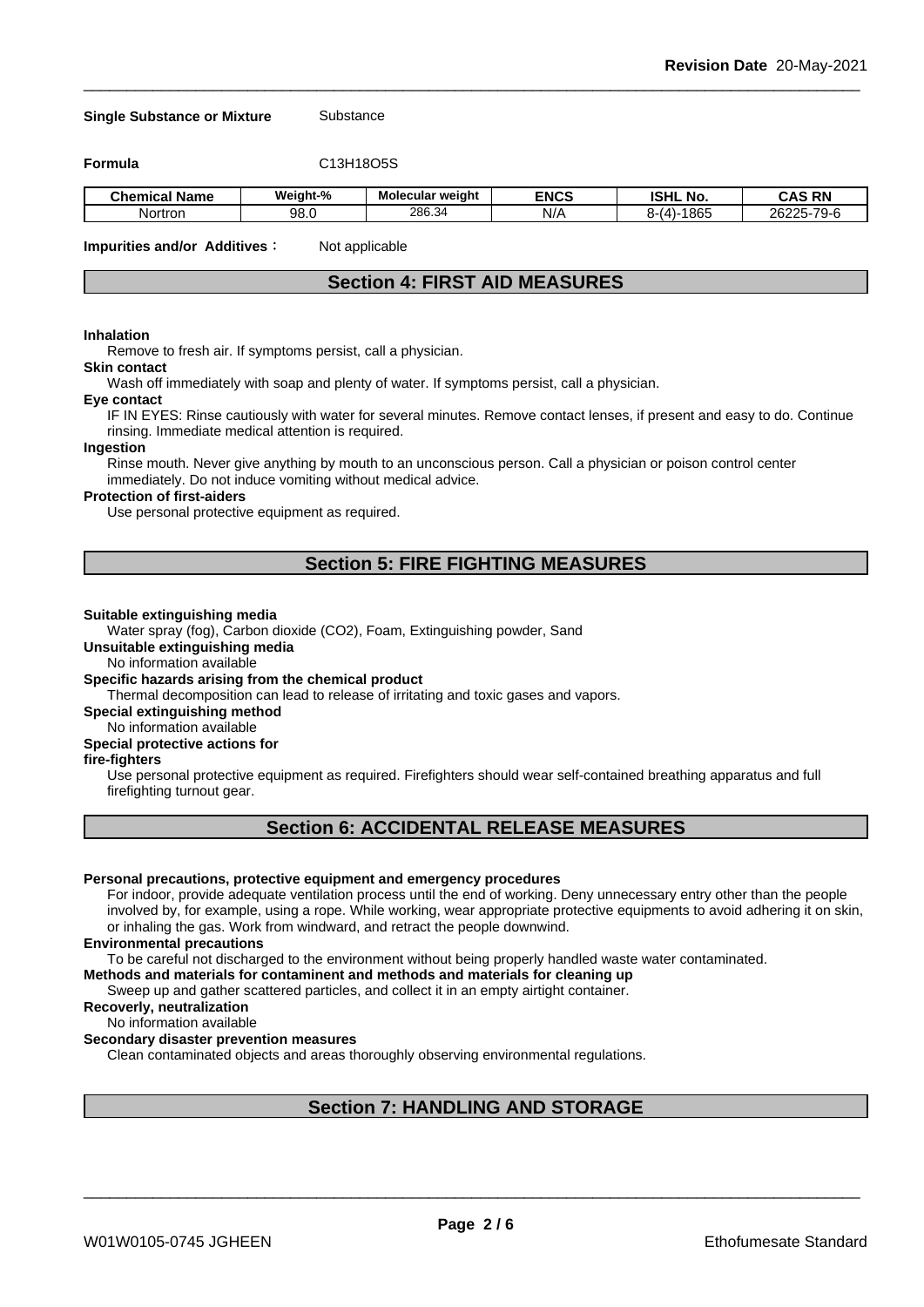# **Handling**

# **Technical measures**

Avoid contact with strong oxidizing agents. Use with local exhaust ventilation.

#### **Precautions**

Do not rough handling containers, such as upsetting, falling, giving a shock, and dragging. Prevent leakage, overflow, and scattering. Not to generate steam and dust in vain. Seal the container after use. After handling, wash hands and face, and then gargle. In places other than those specified, should not be smoking or eating and drinking. Should not be brought contaminated protective equipment and gloves to rest stops. Deny unnecessary entry of non-emergency personnel to the handling area.

# **Safety handling precautions**

Avoid contact with skin, eyes or clothing. Use personal protective equipment as required.

| <b>Storage</b>            |                                                                                                                           |
|---------------------------|---------------------------------------------------------------------------------------------------------------------------|
| Safe storage conditions   |                                                                                                                           |
| <b>Storage conditions</b> | Keep container protect from light tightly closed. Store in a cool (2-10 $^{\circ}$ C) place. Packed<br>with an inert gas. |
| Safe packaging material   | Glass                                                                                                                     |
| Incompatible substances   | Strong oxidizing agents                                                                                                   |

# **Section 8: EXPOSURE CONTROLS/PERSONAL PROTECTION**

# **Engineering controls**

In case of indoor workplace, seal the source or use a local exhaust system. Provide the safety shower facility, and handand eye-wash facility. And display their position clearly.

**Exposure limits** This product, as supplied, does not contain any hazardous materials with occupational exposure limits established by the region specific regulatory bodies.

#### **Personal protective equipment Respiratory protection** Dust mask

**Hand protection** Protection gloves **Eye protection** protective eyeglasses or chemical safety goggles **Skinandbody protection** Long-sleeved work clothes

**General hygiene considerations**

Handle in accordance with good industrial hygiene and safety practice.

# **Section 9: PHYSICAL AND CHEMICAL PROPERTIES**

| white                                                       |
|-------------------------------------------------------------|
| crystalline powder - powder                                 |
| No data available                                           |
| 72 °C                                                       |
| No data available                                           |
| No data available                                           |
| No data available                                           |
| No data available                                           |
|                                                             |
|                                                             |
| No data available                                           |
| No data available                                           |
| No data available                                           |
| No data available                                           |
| No data available                                           |
| No data available                                           |
| No data available                                           |
| No data available                                           |
| Ethanol, acetone: soluble. water: practically insoluble, or |
| insoluble.                                                  |
| No data available                                           |
| No data available                                           |
| No data available                                           |
| No data available                                           |
| No data available                                           |
|                                                             |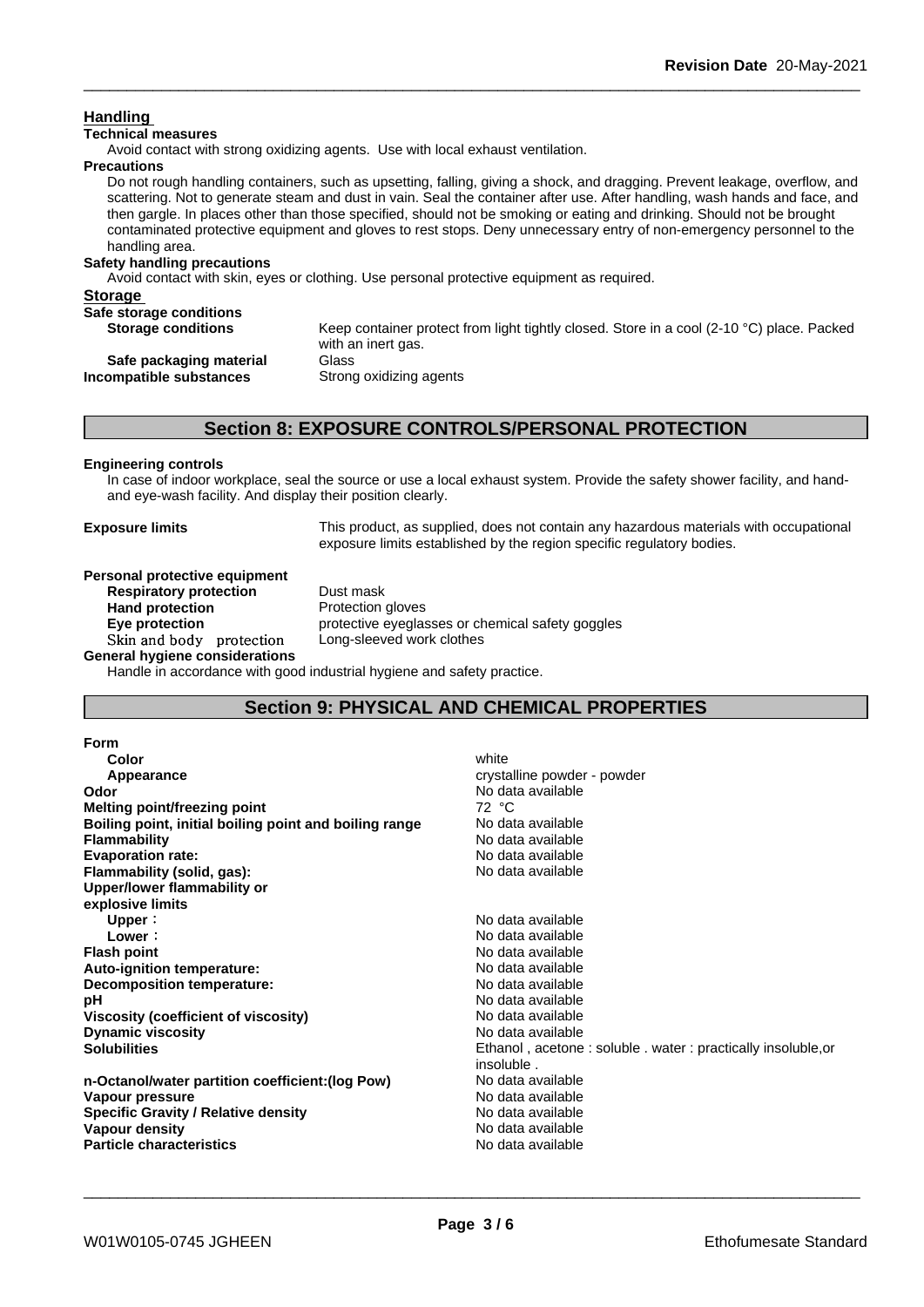# **Section 10: STABILITY AND REACTIVITY**

## **Stability**

**Reactivity** No data available **Chemical stability** May be altered by light. **Hazardous reactions** None under normal processing **Conditions to avoid** Extremes of temperature and direct sunlight **Incompatible materials** Strong oxidizing agents **Hazardous decomposition products** Carbon monooxide (CO), Carbon dioxide (CO2), Sulfur oxides (SOx)

# **Section 11: TOXICOLOGICAL INFORMATION**

| <b>Acute toxicity</b> |                 |                       |                        |
|-----------------------|-----------------|-----------------------|------------------------|
| <b>Chemical Name</b>  | Oral LD50       | <b>Dermal LD50</b>    | <b>Inhalation LC50</b> |
| Nortron               | 6400 mg/kg(Rat) | Rabbit<br>20050 mg/kg | Rat<br>5.385 mg/L      |

| <b>Skin irritation/corrosion</b>         | No data available |  |
|------------------------------------------|-------------------|--|
| Serious eye damage/ irritation           | No data available |  |
| <b>Respiratory or skin sensitization</b> | No data available |  |
| Reproductive cell mutagenicity           | No data available |  |
| Carcinogenicity                          | No data available |  |
| <b>Reproductive toxicity</b>             | No data available |  |
| <b>STOT-single exposure</b>              | No data available |  |
| <b>STOT-repeated exposure</b>            | No data available |  |
| <b>Aspiration hazard</b>                 | No data available |  |

# **Section 12: ECOLOGICAL INFORMATION**

# **Ecotoxicity**

| <b>Chemical Name</b> | Algae/aquatic plants | Fish                       | Crustacea           |
|----------------------|----------------------|----------------------------|---------------------|
| Nortron              | EC50 : 3.9 mg/L 72 h | LC50 : Cyprinus carpio     | $EC50:14~mg/L$ 48 h |
|                      |                      | 10.92 mg/L 96 h            |                     |
|                      |                      | LC50: Oncorhynchus mykiss  |                     |
|                      |                      | 20.2 mg/L 96 h             |                     |
|                      |                      | LC50 : Lepomis macrochirus |                     |
|                      |                      | 21.2 mg/L 96 h             |                     |

**Other data** No data available

**Persistence and degradability** No information available **Bioaccumulative potential** No information available **Mobility in soil**<br> **Hazard to the ozone laver** Mo information available **Hazard** to the ozone layer

# **Section 13: DISPOSAL CONSIDERATIONS**

# **Waste from residues**

Disposal should be in accordance with applicable regional, national and local laws and regulations.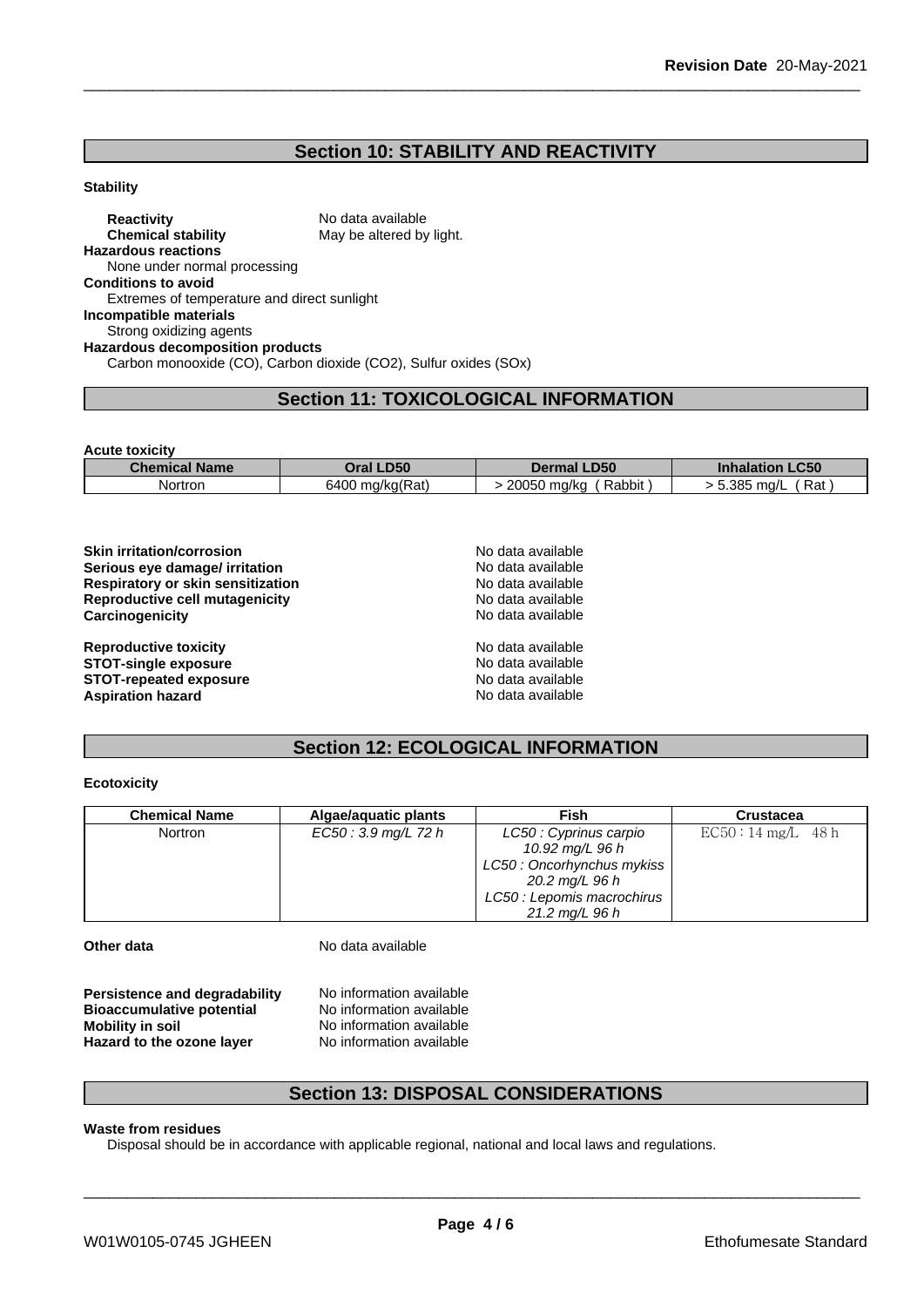# **Contaminated container and contaminated packaging**

Disposal should be in accordance with applicable regional, national and local laws and regulations.

# **Section 14: TRANSPORT INFORMATION**

| <b>ADR/RID</b>                                          |                                                              |
|---------------------------------------------------------|--------------------------------------------------------------|
| <b>UN number</b>                                        | UN3077                                                       |
| Proper shipping name:                                   | Environmentally hazardous substance, solid, n.o.s. (Nortron) |
| UN classfication                                        | 9                                                            |
| <b>Subsidiary hazard class</b>                          |                                                              |
| Packing group                                           | Ш                                                            |
| <b>Marine pollutant</b>                                 | Yes                                                          |
| <b>IMDG</b>                                             |                                                              |
| <b>UN number</b>                                        | <b>UN3077</b>                                                |
| Proper shipping name:                                   | Environmentally hazardous substance, solid, n.o.s. (Nortron) |
| UN classfication                                        | 9                                                            |
| <b>Subsidiary hazard class</b>                          |                                                              |
| Packing group                                           | Ш                                                            |
| <b>Marine pollutant (Sea)</b>                           | Yes                                                          |
| Transport in bulk according to No information available |                                                              |
| Annex II of MARPOL 73/78 and                            |                                                              |
| the IBC Code                                            |                                                              |
| <b>IATA</b>                                             |                                                              |
| UN number                                               | <b>UN3077</b>                                                |
| Proper shipping name:                                   | Environmentally hazardous substance, solid, n.o.s. (Nortron) |
| <b>UN classfication</b>                                 | 9                                                            |
| <b>Subsidiary hazard class</b>                          |                                                              |
| Packing group                                           | Ш                                                            |
| <b>Environmentally Hazardous</b>                        | Yes                                                          |
| <b>Substance</b>                                        |                                                              |

# **Section 15: REGULATORY INFORMATION**

| International Inventories                       |                                                                                        |
|-------------------------------------------------|----------------------------------------------------------------------------------------|
| <b>EINECS/ELINCS</b>                            | Listed                                                                                 |
| <b>TSCA</b>                                     |                                                                                        |
|                                                 |                                                                                        |
| Japanese regulations                            |                                                                                        |
| <b>Fire Service Act</b>                         | Not applicable                                                                         |
| <b>Poisonous and Deleterious</b>                | Not applicable                                                                         |
| <b>Substances Control Law</b>                   |                                                                                        |
| Industrial Safety and Health Act Not applicable |                                                                                        |
| <b>Regulations for the carriage</b>             | Noxious Substances (Ordinance Art.3, Ministry of Transportation Ordinance Regarding    |
| and storage of dangerous                        | Transport by Ship and Storage, Attached Table 1)                                       |
| goods in ship                                   |                                                                                        |
| <b>Civil Aeronautics Law</b>                    | Misellaneous Dangerous Substances and Articles (Ordinance Art. 194, MITL Nortification |
|                                                 | for Air Transportation of Explosives etc., Attached Table 1)                           |
| Pollutant Release and Transfer Not applicable   |                                                                                        |
| <b>Register Law</b>                             |                                                                                        |
| <b>Export Trade Control Order</b>               | Not applicable                                                                         |
|                                                 |                                                                                        |
|                                                 | <b>Section 16: OTHER INFORMATION</b>                                                   |
|                                                 |                                                                                        |

| Key literature references and | NITE: National Institute of Technology and Evaluation (JAPAN)                   |
|-------------------------------|---------------------------------------------------------------------------------|
| sources for data etc.         | http://www.safe.nite.go.jp/japan/db.html                                        |
|                               | <b>IATA dangerous Goods Regulations</b>                                         |
|                               | RTECS: Registry of Toxic Effects of Chemical Substances                         |
|                               | Japan Industrial Safety and Health Association GHS Model SDS                    |
|                               | Dictionary of Synthetic Oraganic Chemistry, SSOCJ, Koudansha Scientific Co.Ltd. |
|                               | Chemical Dictionary, Kyouritsu Publishing Co., Ltd.                             |
|                               | etc                                                                             |
|                               |                                                                                 |